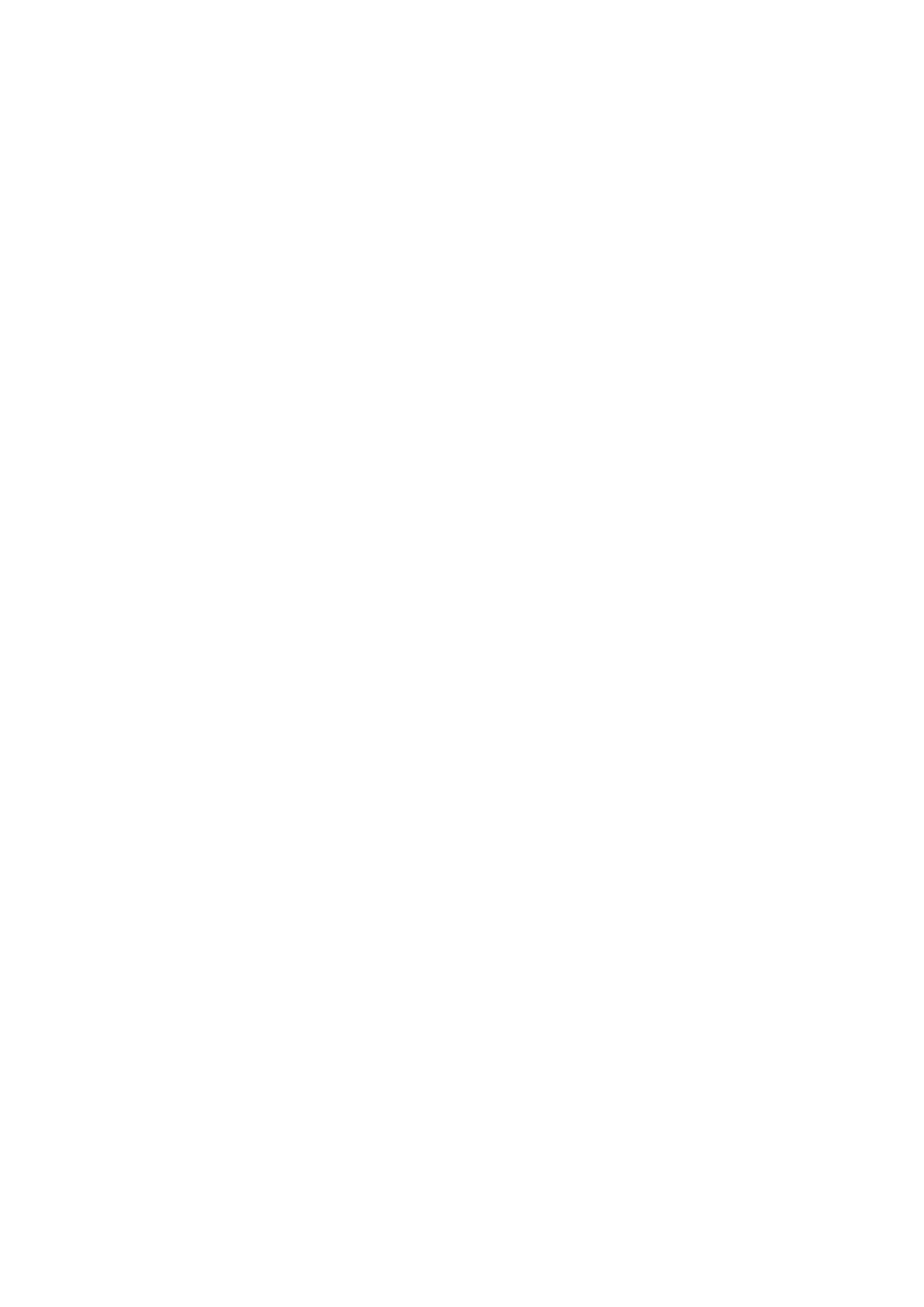## **What happens in the Scottish Parliament?**

The Scottish Parliament is the place where Members of the Scottish Parliament (MSPs) represent you on the issues that matter to you. Their work includes taking part in debates, considering proposals for laws, carrying out inquiries and questioning members of the Scottish Government.

#### **What is the Scottish Government?**

The Scottish Government is a separate organisation from the Scottish Parliament and is based in different buildings. It is usually formed by the largest political party or group of parties represented in the Parliament.

The head of the Scottish Government is the **First Minister**, who chooses:

• **Cabinet Secretaries**, who are responsible for specific policy areas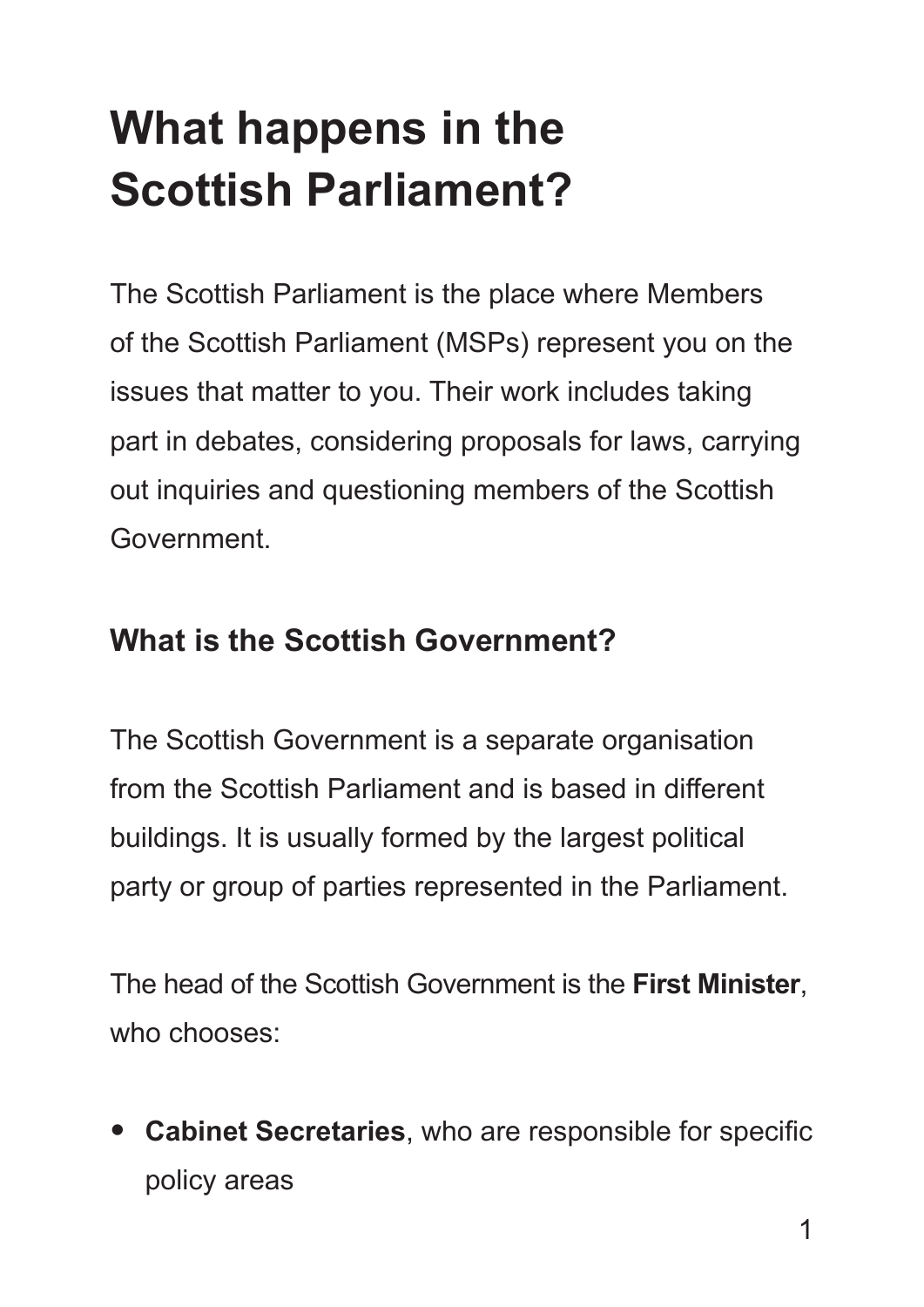- **Ministers**, who work with the Cabinet Secretaries
- **Law Officers**, who are the chief legal advisers to the Scottish Government

The Scottish Government's job is to run the country and set policy on matters for which the Scottish Parliament has responsibility (known as devolved matters).

MSPs have a responsibility to check that the Scottish Government is acting in your best interest.

#### **Get informed**

The Scottish Parliament is responsible for a range of policy areas, including health, education and justice. Other matters, such as immigration, can be dealt with only by the UK Parliament. Find out more in the How the Parliament Works section of our website.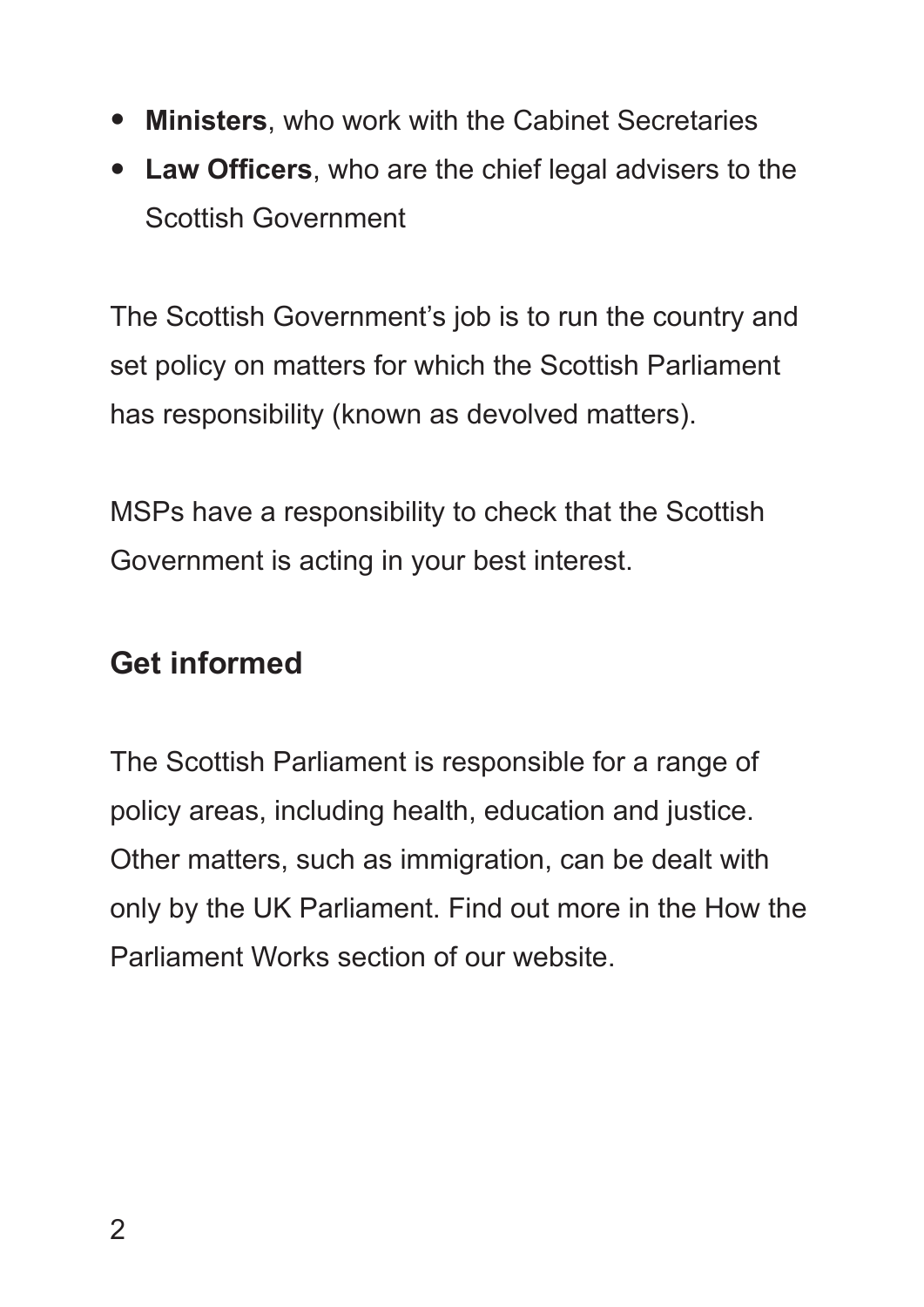## **How do your MSPs work for you in the Scottish Parliament?**

### **Motions and debates**

MSPs can submit parliamentary motions to raise awareness of an issue or propose a course of action. Some of these motions form the subject of debates in the Chamber. During debates, the Presiding Officer – who is in charge of meetings in the Chamber – aims to give every MSP who wants to speak a fair chance to contribute.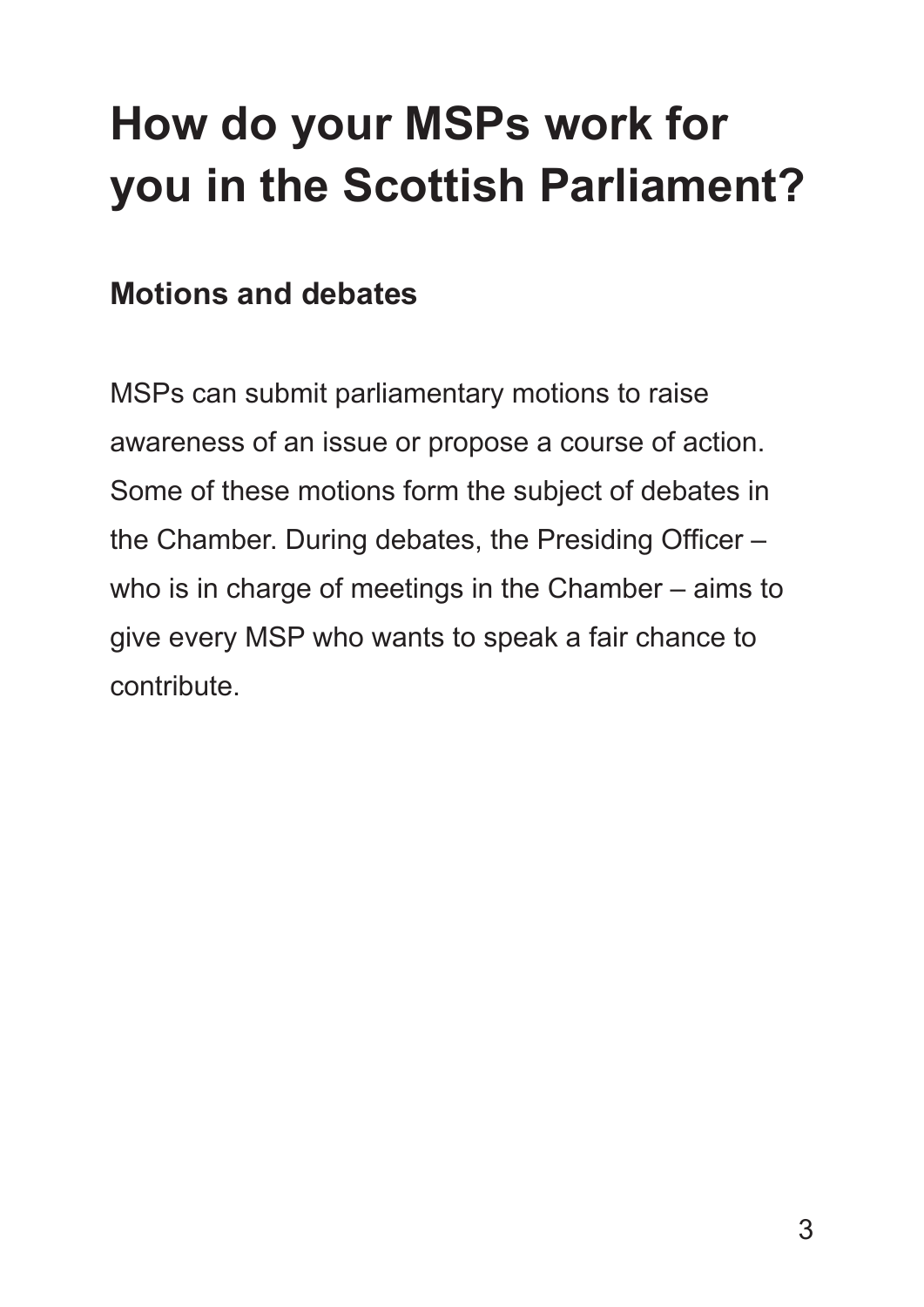Most debates cover matters of national concern, but there are also Members' business debates, which allow MSPs to discuss a local issue in detail.



An illustration of an MSP speaking in the Chamber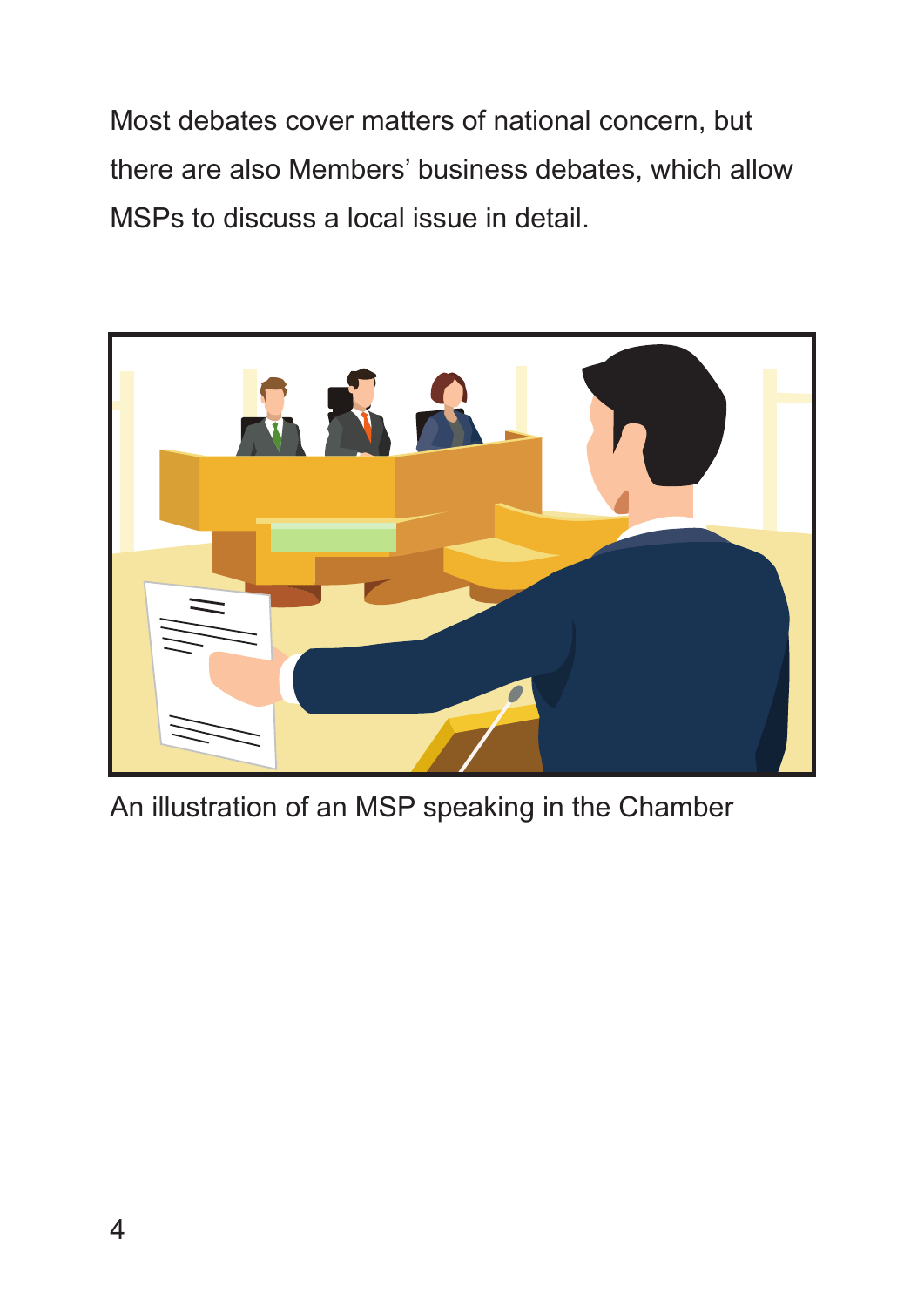### **Questions**

MSPs ask questions of the Scottish Government to seek information and hold it to account for its actions. There are two types of question:

#### • **Written questions**

These are a good way for MSPs to get detailed information.

#### • **Oral questions**

MSPs ask these questions in the Chamber, for example, at First Minister's Questions. The text of oral questions is published in advance, but members of the Scottish Government do not know what additional questions will be asked. This allows the MSPs to challenge the Scottish Government more directly.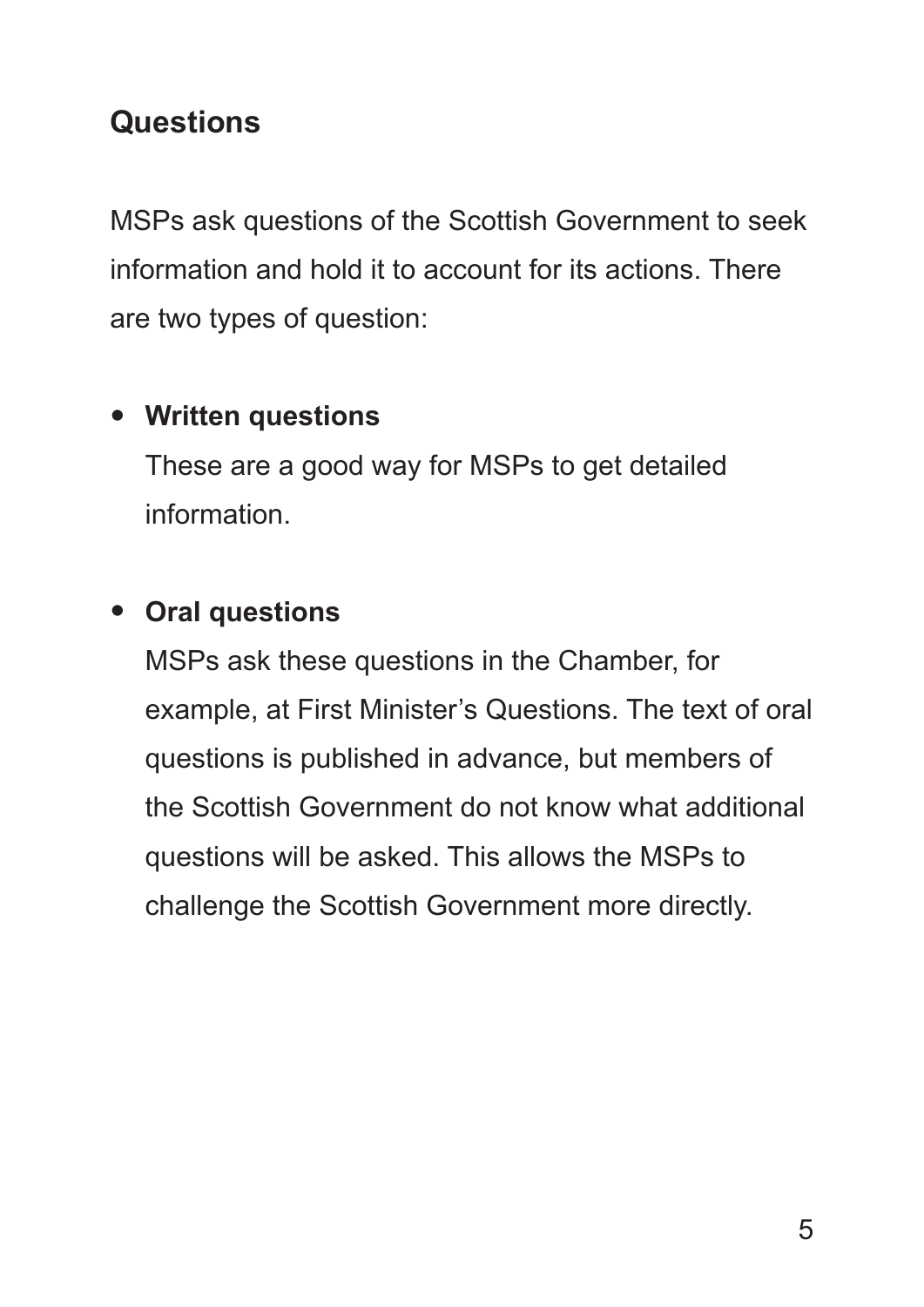#### **Get involved**

MSPs ask questions and speak in debates on your behalf. If there is an issue you would like raised, you can find out who your MSPs are and how to contact them using the postcode search on our website.

#### **Get informed**

The written record of what is said in all debates and oral question time sessions (known as the Official Report) and the text of all written questions and answers are available in the Parliamentary Business section of our website.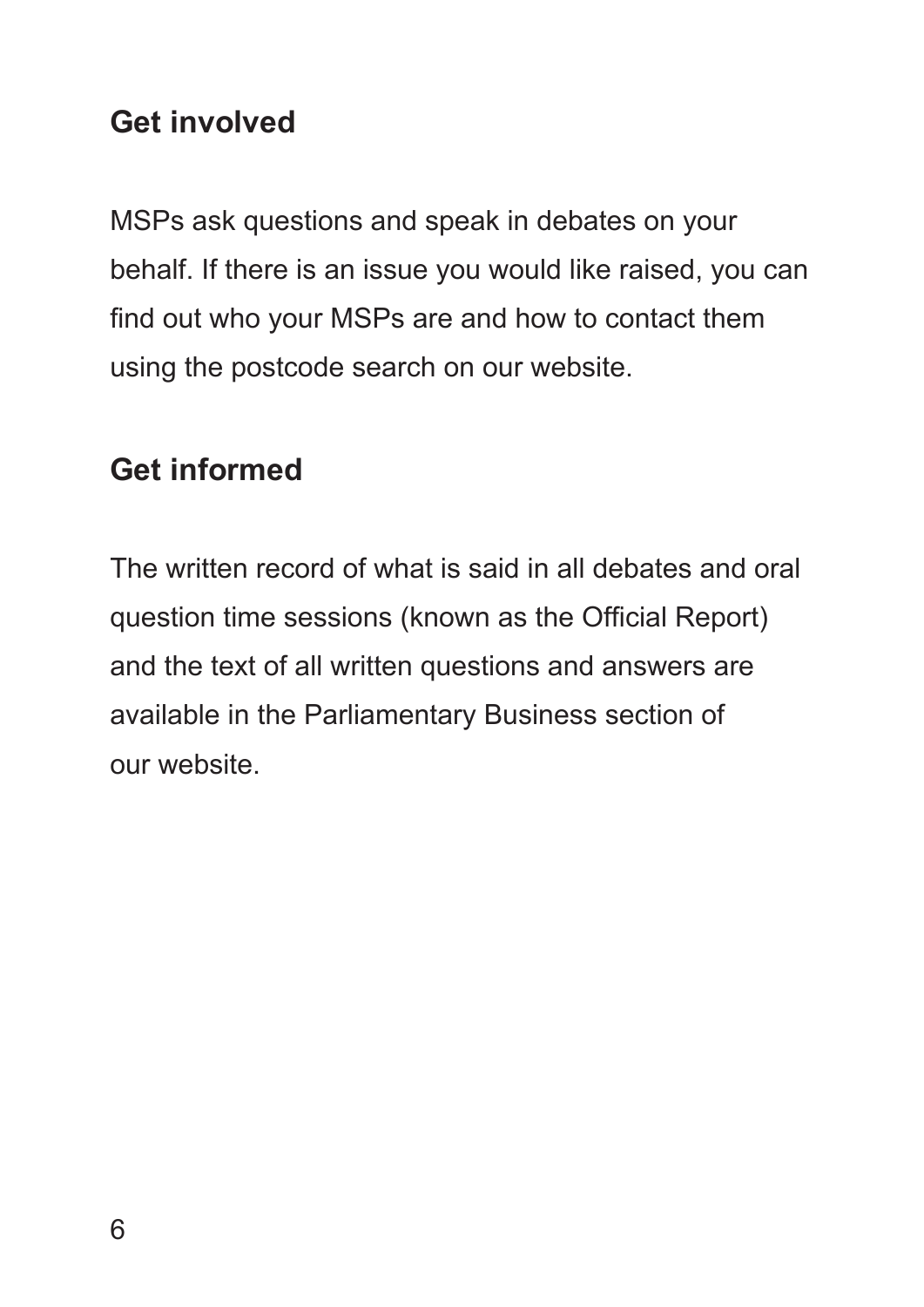## **Committee inquiries**

MSPs regularly come together in small groups called committees to look at what the Scottish Government has done in a particular subject area and what could be improved. Committees have a key role to play in holding the Scottish Government to account.

An inquiry is a way for a committee to look in depth at a particular issue. During an inquiry, a committee can call for views, hold participation events, go on factfinding visits, and question members of the Scottish Government and other individuals and organisations.



An illustration of MSPs at a committee meeting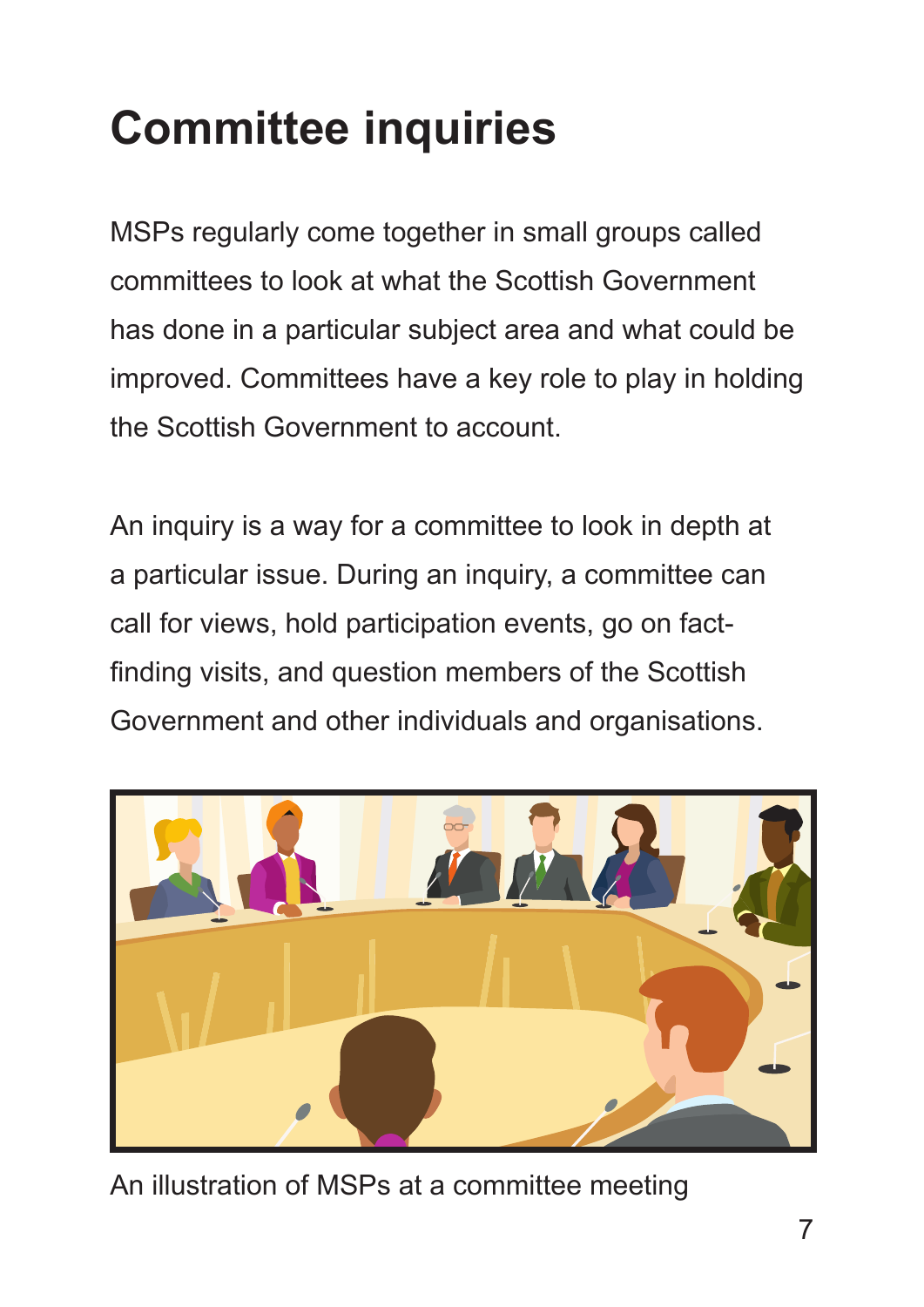### **Get involved**

Your participation is a key part of the inquiry process. You can:

- give your views in writing or take part in events and online surveys
- submit a petition to the Public Petitions Committee, which can lead to an inquiry or a debate in the Chamber
- follow and interact with committees on Twitter
- attend a committee meeting (most are held in public) or watch online

### **Get informed**

Each committee has its own pages on our website, with details of what it is doing and how to get involved: **[parliament.scot/committees](http://www.parliament.scot/parliamentarybusiness/committees.aspx)**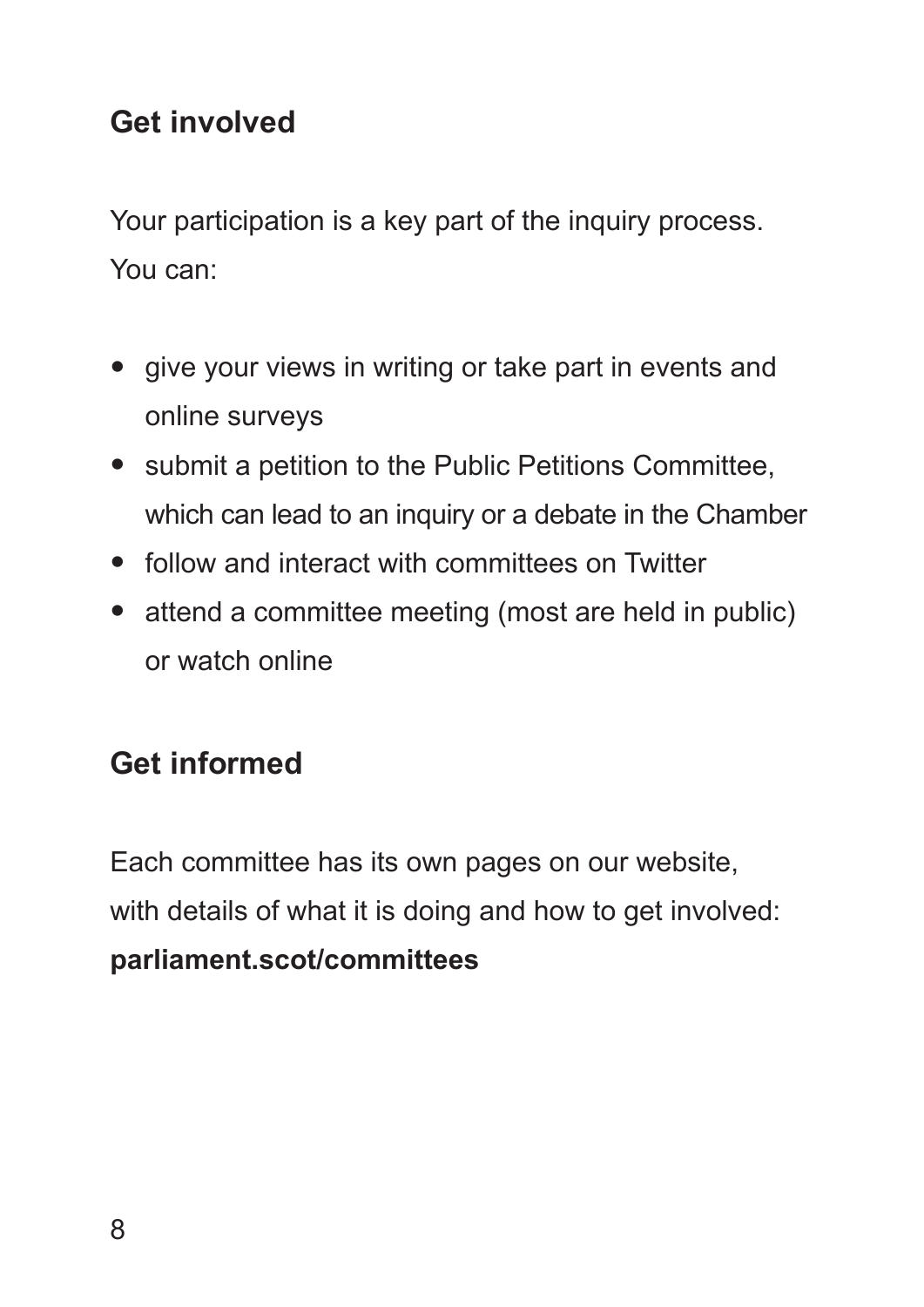# **Legislation**

Most of the proposals for new laws (known as bills) come from the Scottish Government. Individual MSPs and committees can also introduce bills, which might be on an issue identified by you as needing attention.

MSPs then:

- decide whether or not a bill is necessary
- examine how each bill could be improved
- decide whether or not it should become law

All MSPs can take part in debates on bills in the Chamber, propose changes (known as amendments) to bills and take part in the decision on whether or not to pass a bill. They also do important work through committees, looking in depth at what is proposed, how it will be achieved and proposed amendments.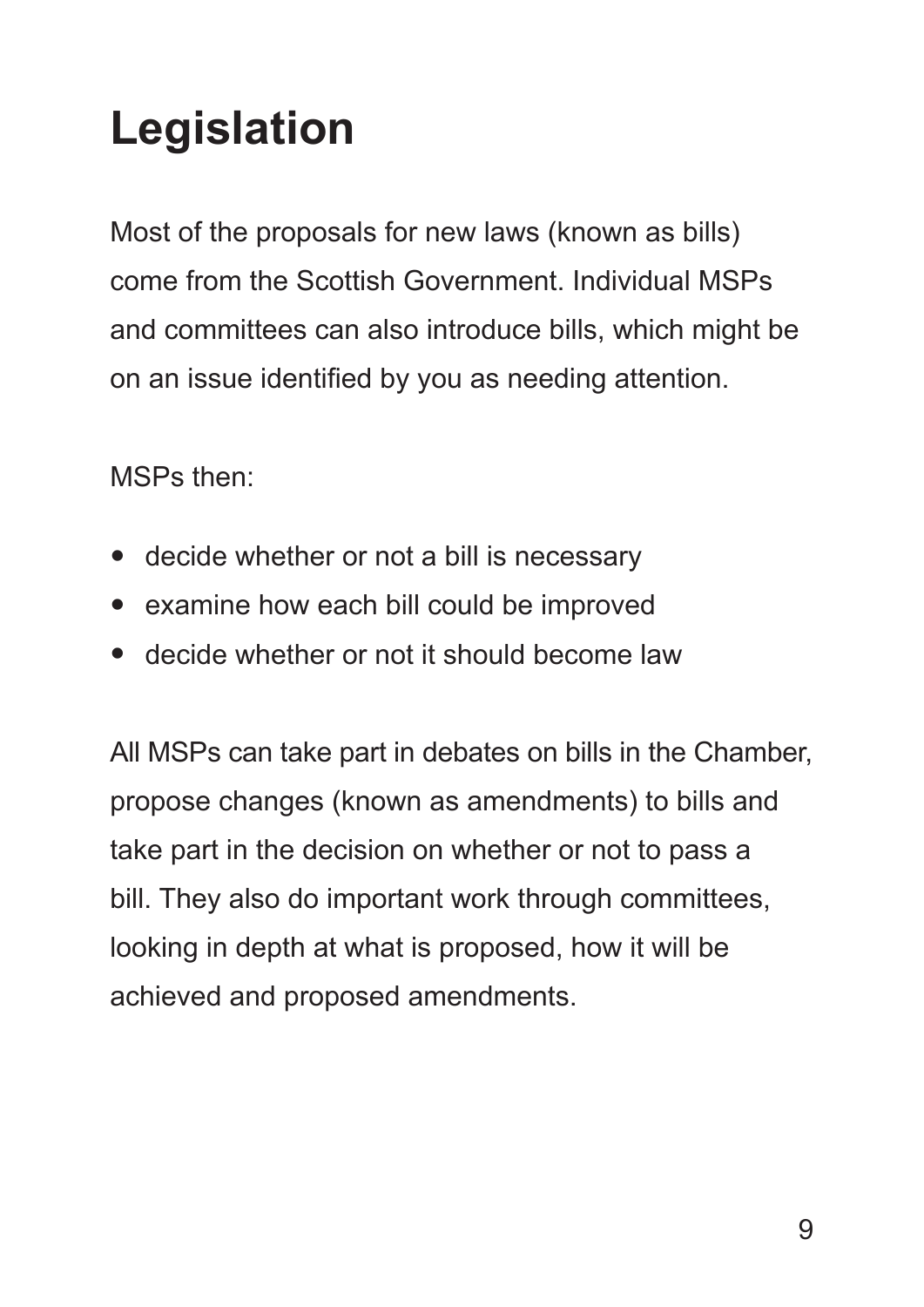

An illustration of a bill

### **Get involved**

Your input can make a real difference to legislation. You can:

- give your views when a committee issues a call for evidence on a bill
- contact MSPs to suggest changes to bills in progress.

#### **Get informed**

You can follow current bills going through the Parliament on the **[Bills](http://www.parliament.scot/parliamentarybusiness/bills.aspx)** page on our website.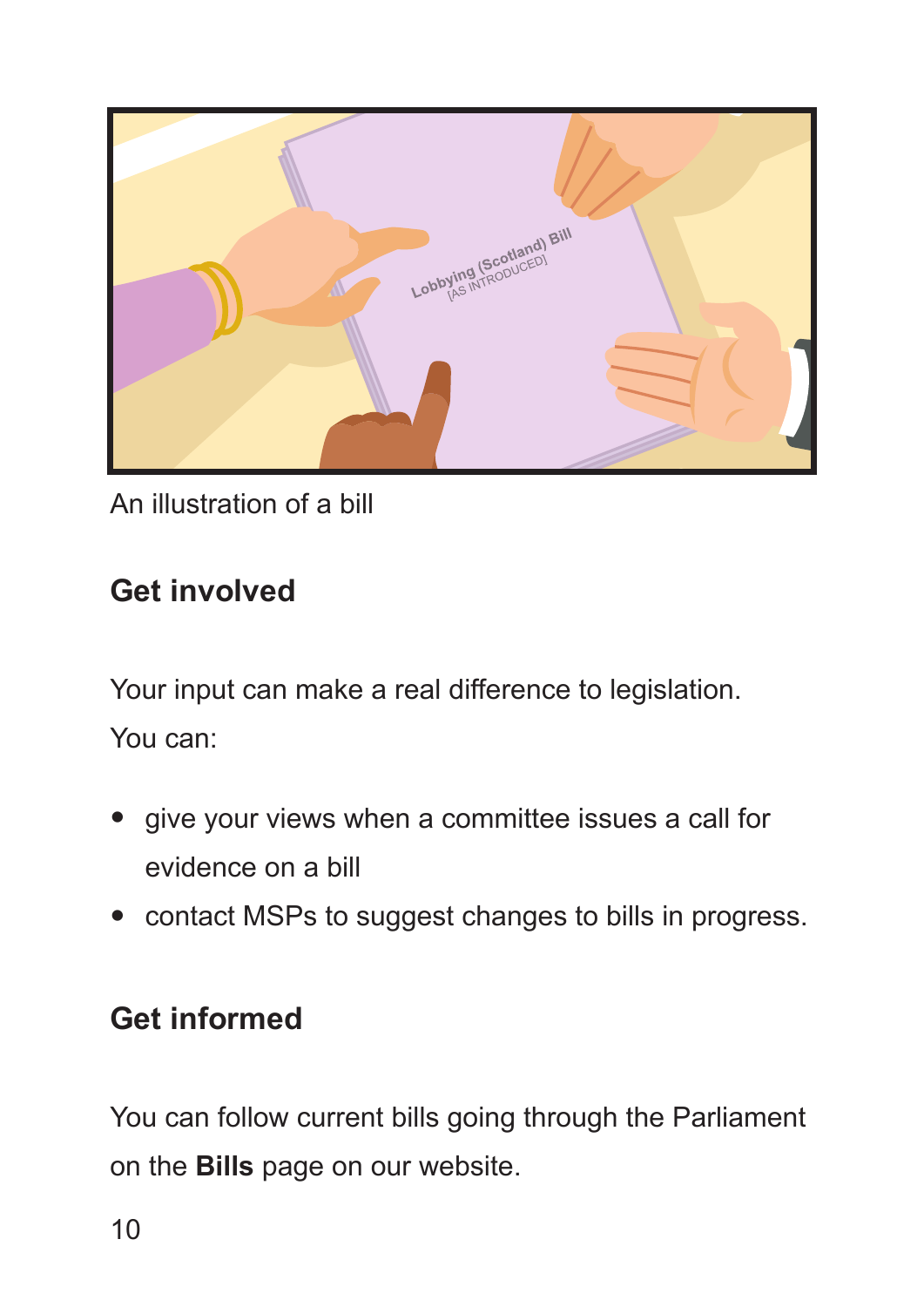## **The budget**

As your representatives, MSPs have a responsibility to check that your money is being spent wisely by the Scottish Government.

Each autumn, the Scottish Government sets out its spending and taxation proposals for the next financial year in the draft budget. MSPs examine this in committees and in the Chamber. The Parliament can propose changes to the draft budget, provided these do not increase total spending.

The Scottish Government then introduces a Budget Bill in January. This bill cannot become law unless MSPs agree to it.

#### **Get involved**

You can have a say in public spending and taxation by giving your views on the draft budget to committees.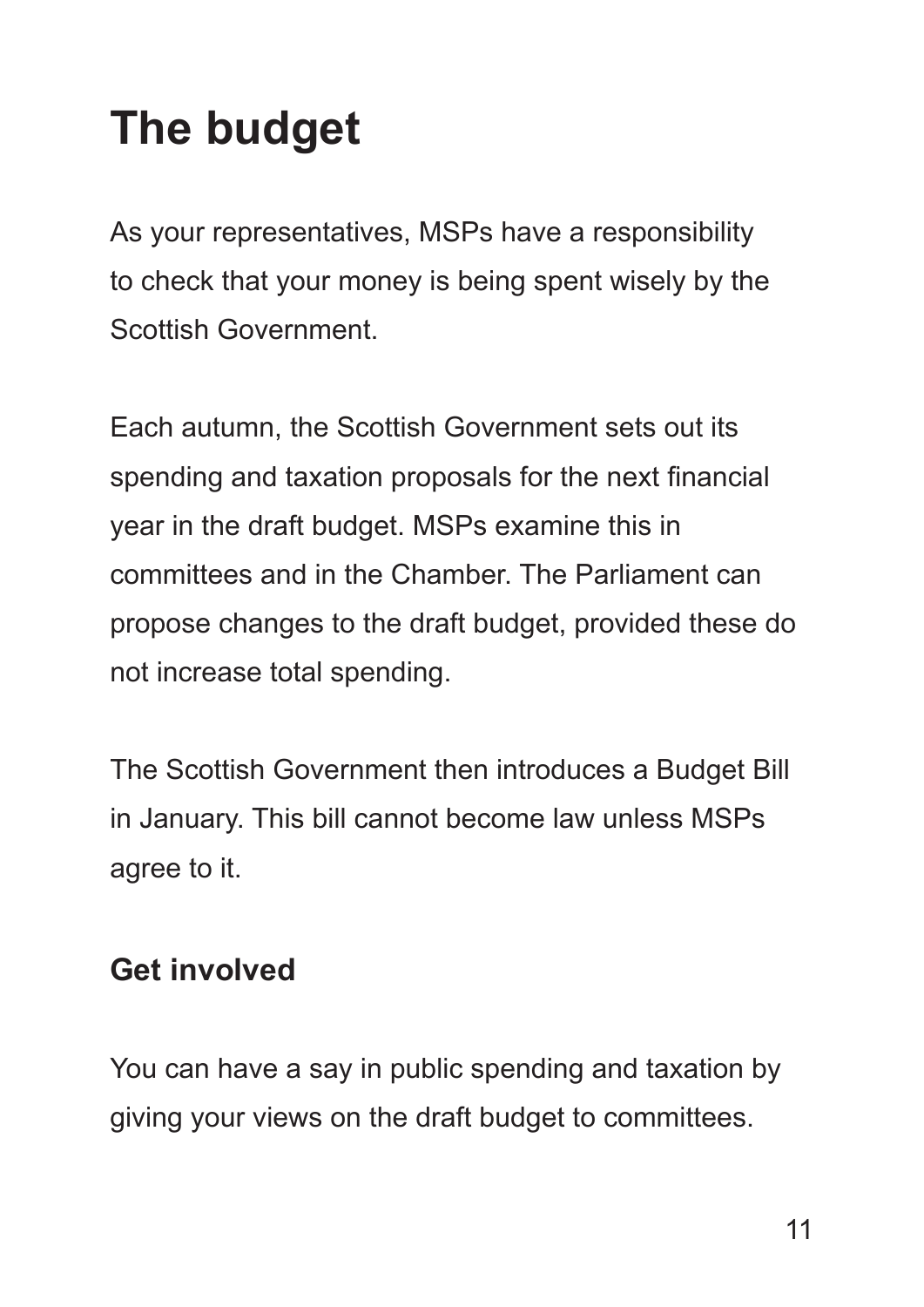### **Get informed**

The Scottish Parliament will be getting more tax powers in the near future.

#### **Current tax powers:**

- Business rates
- Council tax
- Land and buildings transaction tax
- Landfill tax
- Scottish rate of income tax

#### **New tax powers to come:**

- More income tax powers from 2017/18
- Air passenger duty
- Aggregates levy

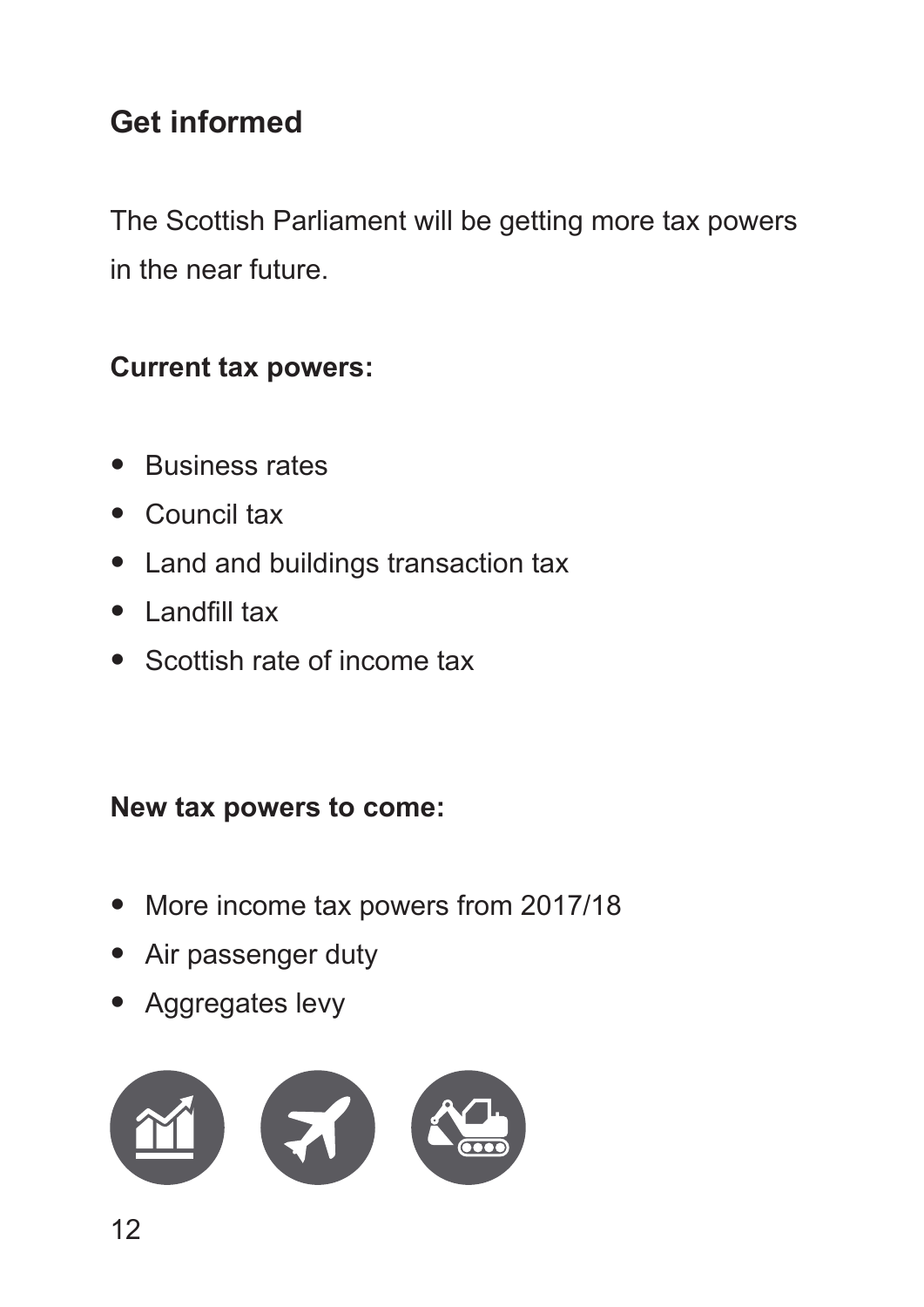## **Keep up to date with Parliament business**

- Sign up to our **[newsletter](http://www.parliament.scot/parliamentarybusiness/ebulletin.aspx)** 'This Week in the Scottish Parliament'.
- Look at the **[Business Bulletin](https://bb.parliament.scot/#20160623)** for details of parliamentary business, including Chamber and committee meetings.
- Read the **[Official Report](http://www.parliament.scot/OfficialReport)**.



- Watch **[Parliament TV](http://www.scottishparliament.tv)** or our YouTube channel.
- Follow the Scottish Parliament and committees on Twitter.
- Book tickets to watch Chamber or committee meetings through Visitor Services:
- Telephone: 0800 092 7600 / 0131 348 5200
- Email: visit@parliament.scot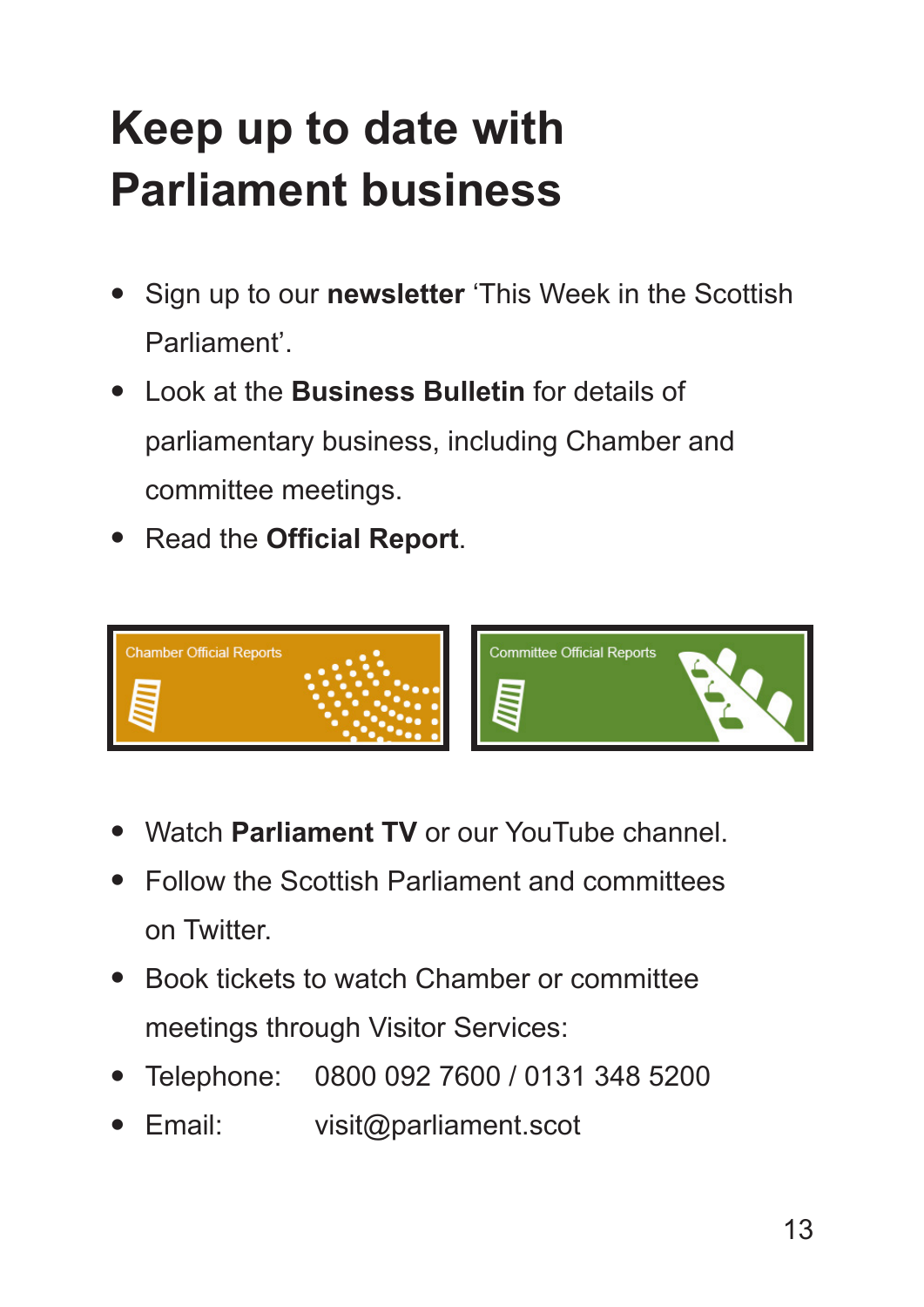### **Public Information**

For more information on the Scottish Parliament, its membership, business or procedures, please contact us.

|                 |     | <b>Q</b> Live Chat <b>Live Chat</b> www.parliament.scot/live-chat |
|-----------------|-----|-------------------------------------------------------------------|
| $ \mathcal{O} $ |     | Telephone 0800 092 7500 or 0131 348 5000                          |
|                 | Fòn | 0131 348 5395 (Gàidhlig)                                          |

We also welcome calls using the Text Relay service or in British Sign Language through **[contactSCOTLAND-BSL](www.contactscotland-bsl.org/)**.

|            | <b>Email</b>   | sp.info@parliament.scot   |
|------------|----------------|---------------------------|
| m          | <b>Text</b>    | 07786 209888              |
|            | <b>Address</b> | <b>Public Information</b> |
|            |                | The Scottish Parliament   |
|            |                | Edinburgh                 |
|            |                | <b>EH99 1SP</b>           |
| <b>WWW</b> | <b>Website</b> | www.parliament.scot       |